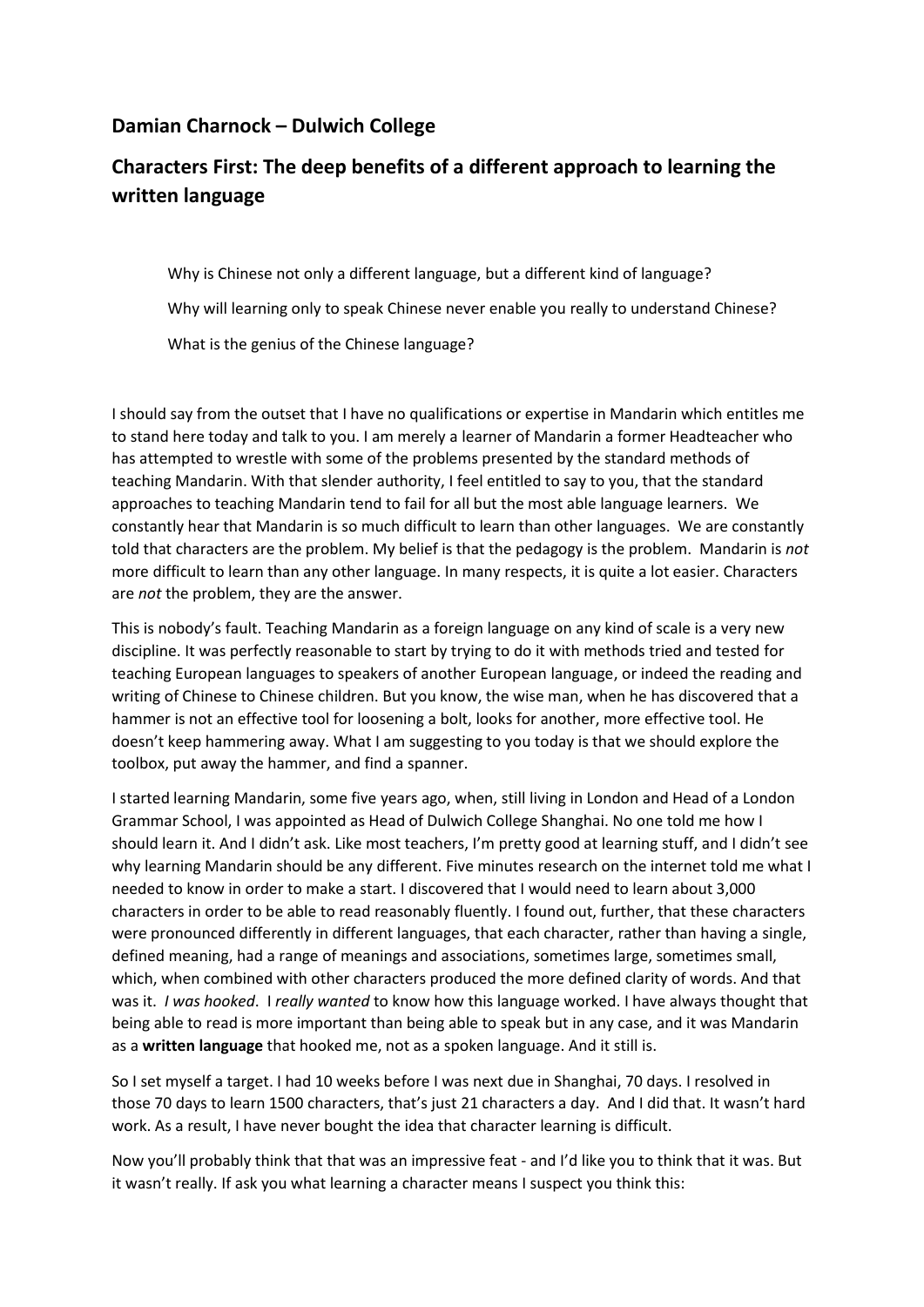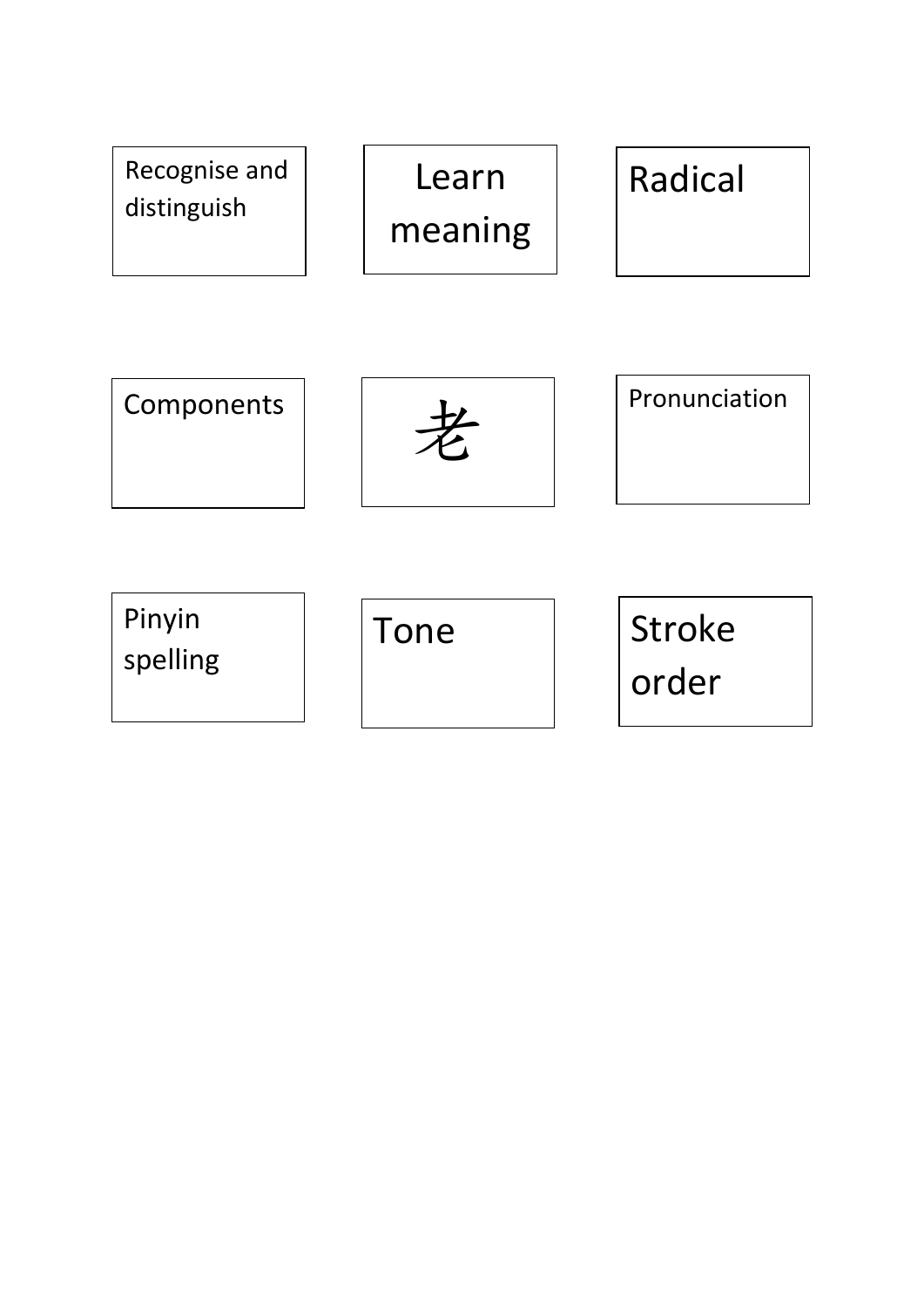But this is what I mean by 'learning a character'

#### 老 - old

That is what I did for 1500 characters in 10 weeks. I found, when I returned to China for my second visit, that I could make some kind of sense of every Chinese text that I saw. I wouldn't go so far as to say it was reading, exactly, but I was certainly accessing the text. It would take some puzzling out, but with a bit of thought, the text would always give up its meaning to a significant degree.

Yes, of course, like it was like trying to discern a landscape through misted glass. But with each character combination subsequently learned as a word, the mist clears and the picture becomes sharper. I have become convinced that this process is actually an essential one in learning how to read Chinese.

I also learned an essential truth, and one which, in my experience, native speakers of the language are loathe to admit, that is that you don't need to be able to speak a word of Mandarin in order to read or in fact write Mandarin. **Reading is the extraction of meaning from script.** I was extracting meaning, therefore, I was reading.

This initial experience in encountering written Chinese for the first time was very influential for me, when in my new role as Headmaster of Dulwich College Shanghai, I had to engage with the teaching of Mandarin. I would listen repeatedly to parents complaining that their son, who had been learning Mandarin with us for three years, could still not order a meal in a restaurant. I would listen to intelligent, diligent children telling me how much they disliked Mandarin because lessons were so boring, dominated by rote learning of characters and vocabulary. And that led me to look very closely at the standard methods for teaching Chinese and to conclude very quickly that there had to be a better way.

I have spent the last three years, with my collaborators, Annabel Parker and Tim Nash and with recognised experts in the field of Mandarin education, such as Katharine Carruthers, Joel Bellasen, George Zhang, working out what that might be, and crucially resourcing it. The principles of what we have come to call the Wo Hui method are these:

- Character learning ceases to be a problem if it is dealt with, in the early stages of learning, separately from the spoken language, and with its own scope and sequence of learning.
- An appreciation of the genius of the language and the creative capacity of children in manipulating, playing with and writing the language is unlocked by treating the individual characters as the fundamental units of meaning.
- The simple principle of efficiency should determine the order in which characters are learned. The most frequently used characters should be learned early so that a large percentage of the written language is unlocked rapidly.
- The pedagogical method employed in teaching the written language should involve all the normal strategies of good teaching – good scaffolding and systematic consolidation – ''snowballing".
- Learning is the task of the student; everything that can be learned independently by the student **should** be learned independently.
- The student, not the teacher, should be the master of his/her learning. This means that the student needs to have full access to all the resources they require to enable the learning to take place, not just in a lesson with a teacher, but outside the lesson, at a time and place of the student's choosing.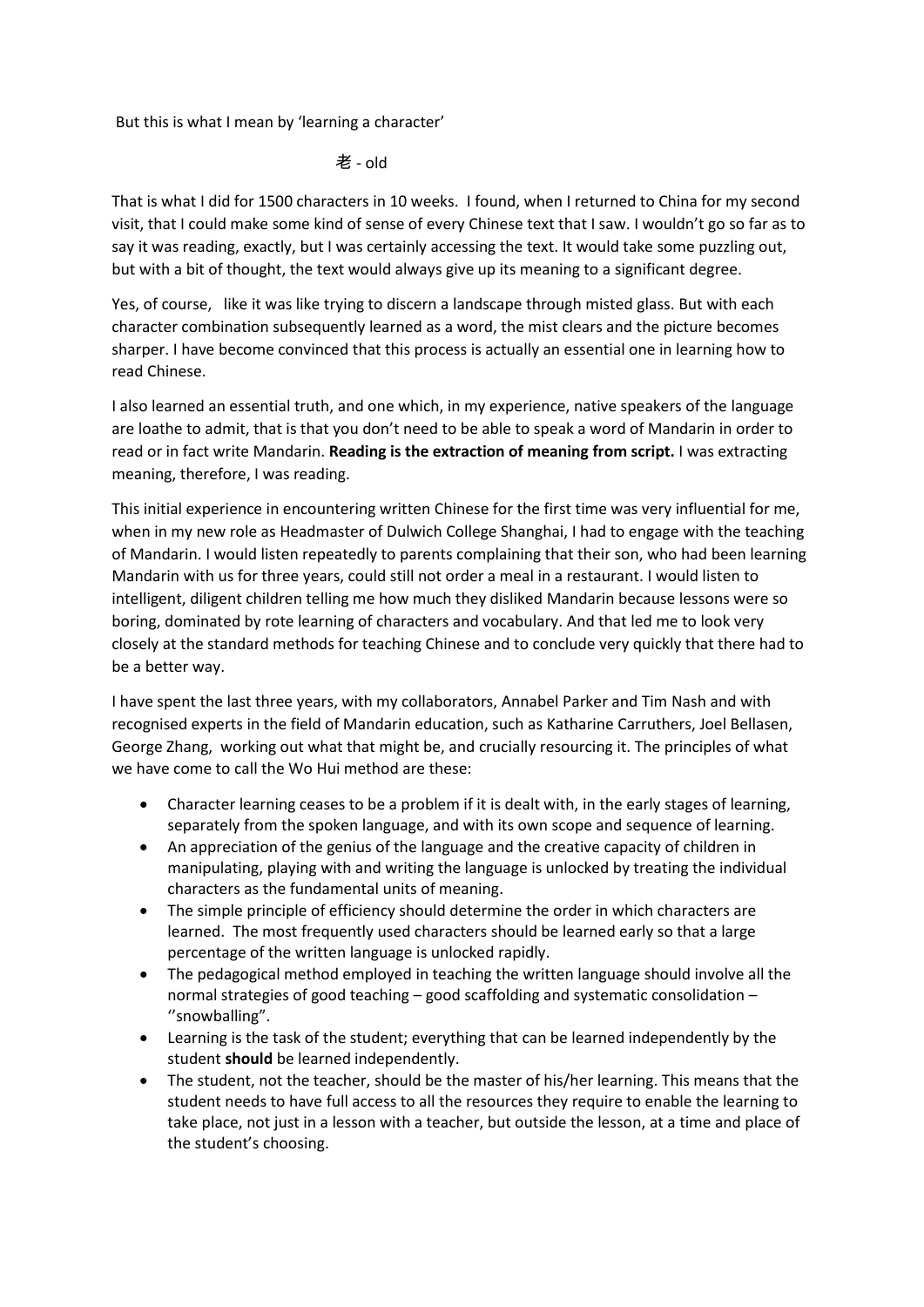- What the student can do with what s/he knows, rather than simply what s/he knows should be the focus of all teaching. The structure of teaching should be determined by enabling, through a carefully scaffolded approach, the functional mastery of the language, in both its written and spoken forms.
- The use of pinyin should be minimised and should never be assessed as if it is a legitimate written form of the language. Students should never be required to write in pinyin or to read extended text in pinyin.

The capacity of technology to enable the realisation of all the above principles and thus transform students' experience is enormous. What we have created for our schools is a web-based platform that provides a fully blended approach to support students' learning of Mandarin. Its effect, especially in the hands of a practised and able teacher is genuinely transformative. It is tremendously gratifying to see Mandarin take poll position in student popularity stakes when it comes to choosing modern languages, even more wondrous that Mandarin departments are now seen in our schools as taking the pedagogical lead, rather than being the black sheep of the MFL family.

If you'd like to know more about that method, Freya Zhang and Annabel Parker are doing a workshop on it in the workshop sessions tomorrow. We call the method, "Wo Hui" in stark contrast to its predecessor, which might be named, "Wo bu hui".

The method is built upon the premise that Mandarin is not one language, but two. A spoken language and a written language and that these are not dependent upon each other, as in European languages. The question, therefore, is not **can** they be taught separately, using different content, the answer to that question is self-evidently yes - but should they be. Is it **desirable** to do so?

My answer to this is also, emphatically, yes, not because it is a more effective way of teaching communicative skills in Mandarin, although it definitely is, but because it is the only way to teach Mandarin in way that gives insight into the fact that Chinese is not only a different language, but a different kind of language which expresses a different way of thinking, a language which has its own very special genius. We teach languages not only to communicate with each other better, but much to understand each other better.

Let me try, haltingly, to explain what I mean by this, starting first with an observation. When I first started engaging with this question I noticed something that caught my attention. In the standard methods, 老师 is taught as a word, a two-character combination, meaning teacher, whereas for me, the natural way to teach it would be as a combination of two characters, 老 meaning 'old' and 师 meaning 'master'. So when you ask a child who has been taught in the standard methods, what the meaning of 老 is, they will say it is the 老 from 老师; when you ask a child who has been taught in the 'Wo Hui' method, they will tell you that it means 'old'. And, therefore, when they encounter the character in an unfamiliar context like 老兵, - an old soldier, or veteran, they are going to have a much better chance of inferring what this character combination mean. Now this has a practical benefit: students become more fluent readers -they no longer have to stop to look up each character combination that they haven't learned- they are never entirely stuck, but it has a more profound benefit too. They understand that a word in Chinese is not like a word in English. What do I mean by this?

Here are two activities that you might observe in the Wo Hui method classroom: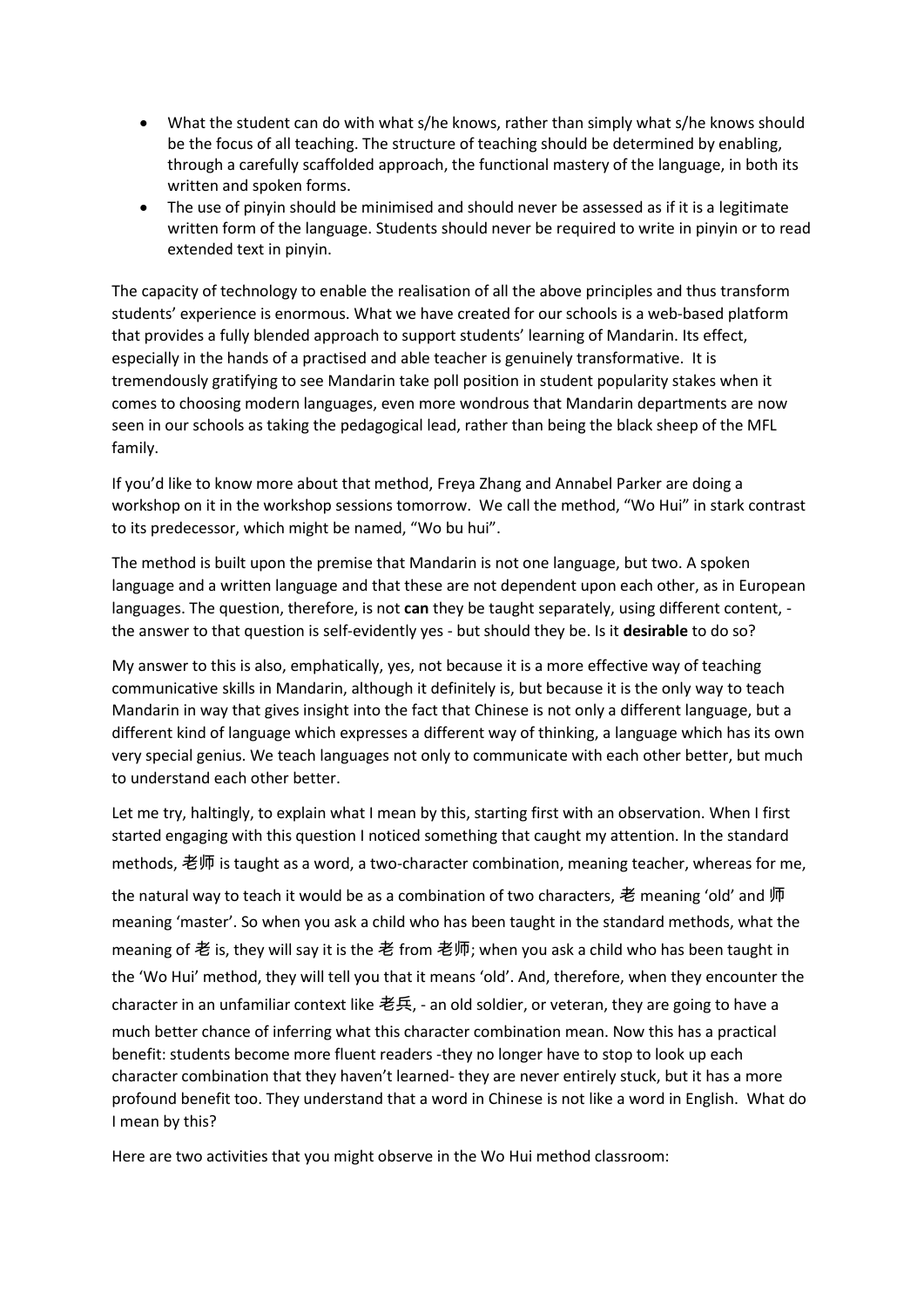# 女, 子, 好, 人, 大, 天, 从, 日, 月, 明, 早, 口, 马, 妈 , 吗

What combination of two characters would you choose to express the following ideas?

Pegasus (a flying horse of Greek mythology)

Emperor

Tomorrow morning

This activity demonstrates that, in Chinese, words emerge from the combination of ideas. This combination of ideas represented by characters to create new ideas is not only at the heart of Chinese as a written language, it is its genius. It takes English somewhere between 30 and 50,000 words to express everything that it needs to say, it takes Chinese between 3 and 5 thousand characters to do the same, through this simple strategy of combination of concepts. Through this kind of activity, students become aware that Chinese is not just another language, it is actually a different kind of language, and even in fact that a word in Chinese is not the same as a word in English. In English a word is a sound with an associated meaning– in Chinese it is an association of ideas, brought about by the juxtaposition of written characters, which in turn suggests meaning.

Here's another activity, appropriate for more able students:

It is possible to translate the character 老 in a number of different ways including:

venerable; experienced; of long standing; always; all the time; of the past, very; outdated; tough (of meat) over-cooked (of meat)

What do you think is the key idea that ties these meanings together?

The second activity goes to the heart of what a character is. For English, it is the **sound** of the word that is at the heart of the language. The word **is** its sound – the written word is but a phonetic expression of the spoken word. For Chinese it is the character – this wonderful invention that coalesces a range of concepts and associations around an image that is neither a picture nor a